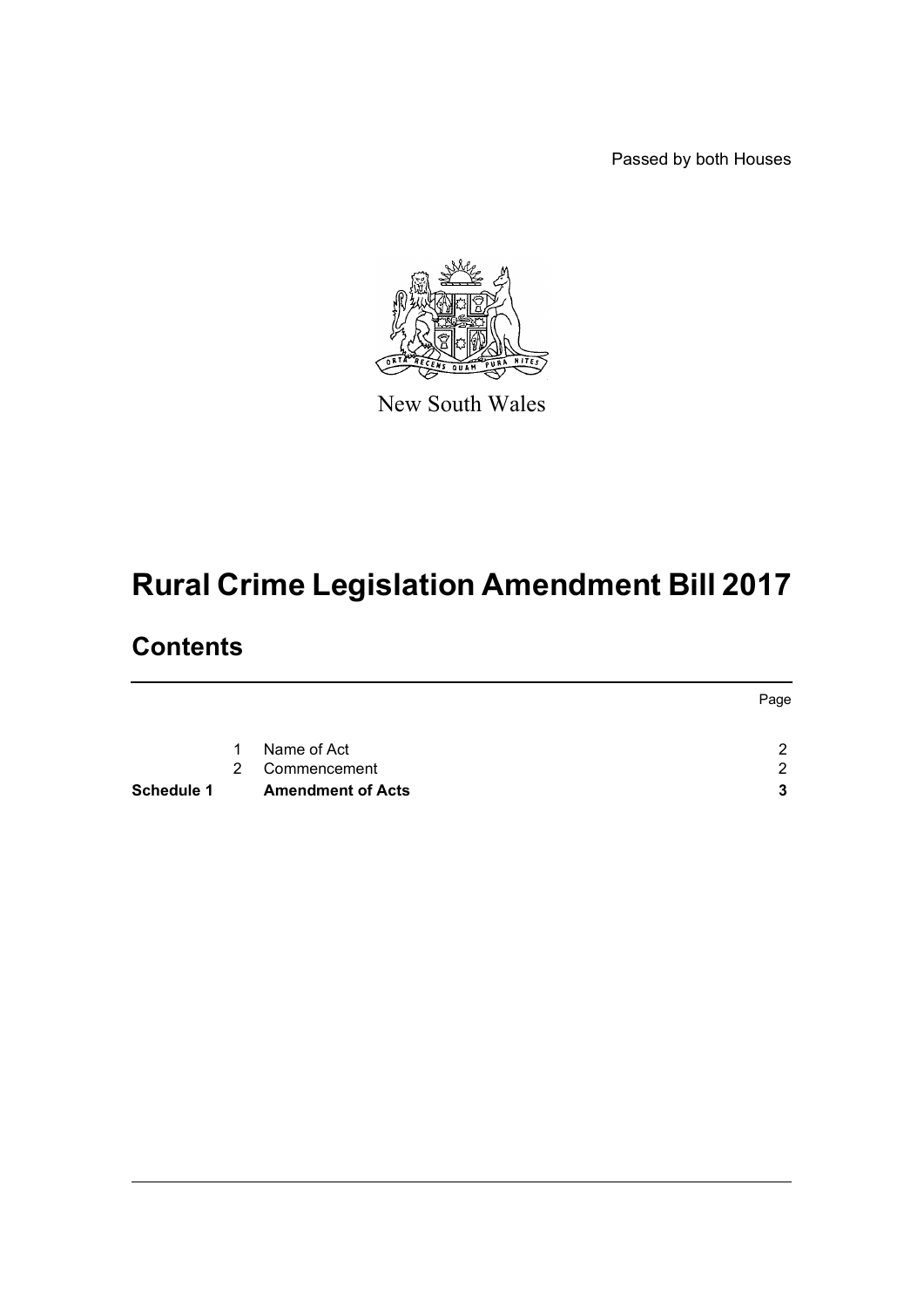*I certify that this PUBLIC BILL, which originated in the LEGISLATIVE COUNCIL, has finally passed the LEGISLATIVE COUNCIL and the LEGISLATIVE ASSEMBLY of NEW SOUTH WALES.*

*Legislative Council 2017* *Clerk of the Parliaments*



New South Wales

## **Rural Crime Legislation Amendment Bill 2017**

Act No , 2017

An Act to amend various Acts with respect to sentencing in cases where victims are geographically isolated, the ownership of feral goats, the mustering of stock, trespass and illegal hunting; and for other purposes.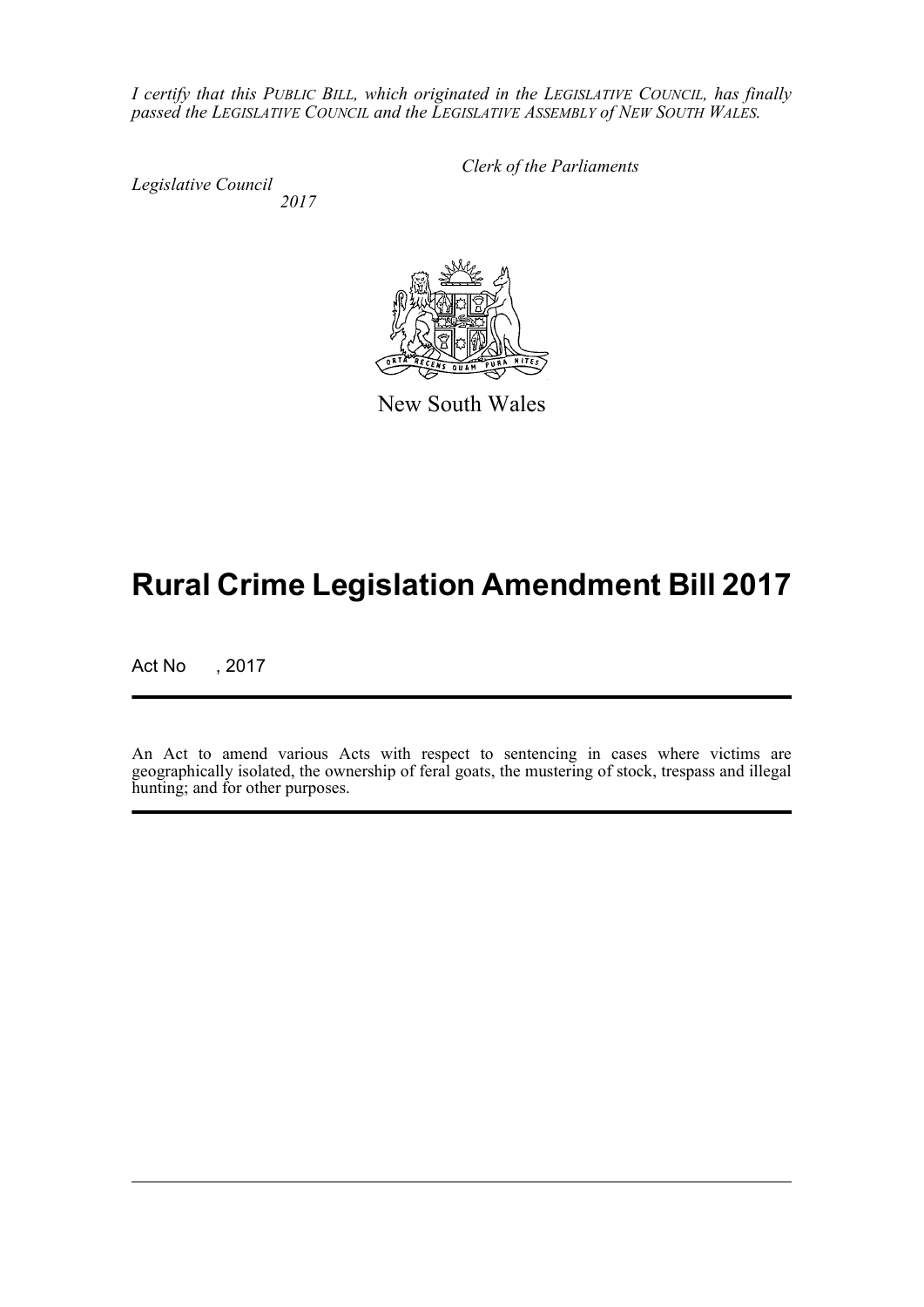#### <span id="page-2-0"></span>**The Legislature of New South Wales enacts:**

#### **1 Name of Act**

This Act is the *Rural Crime Legislation Amendment Act 2017*.

#### <span id="page-2-1"></span>**2 Commencement**

- (1) This Act commences on the date of assent to this Act, except as provided by subsection (2).
- (2) Schedule 1.5 commences on a day or days to be appointed by proclamation.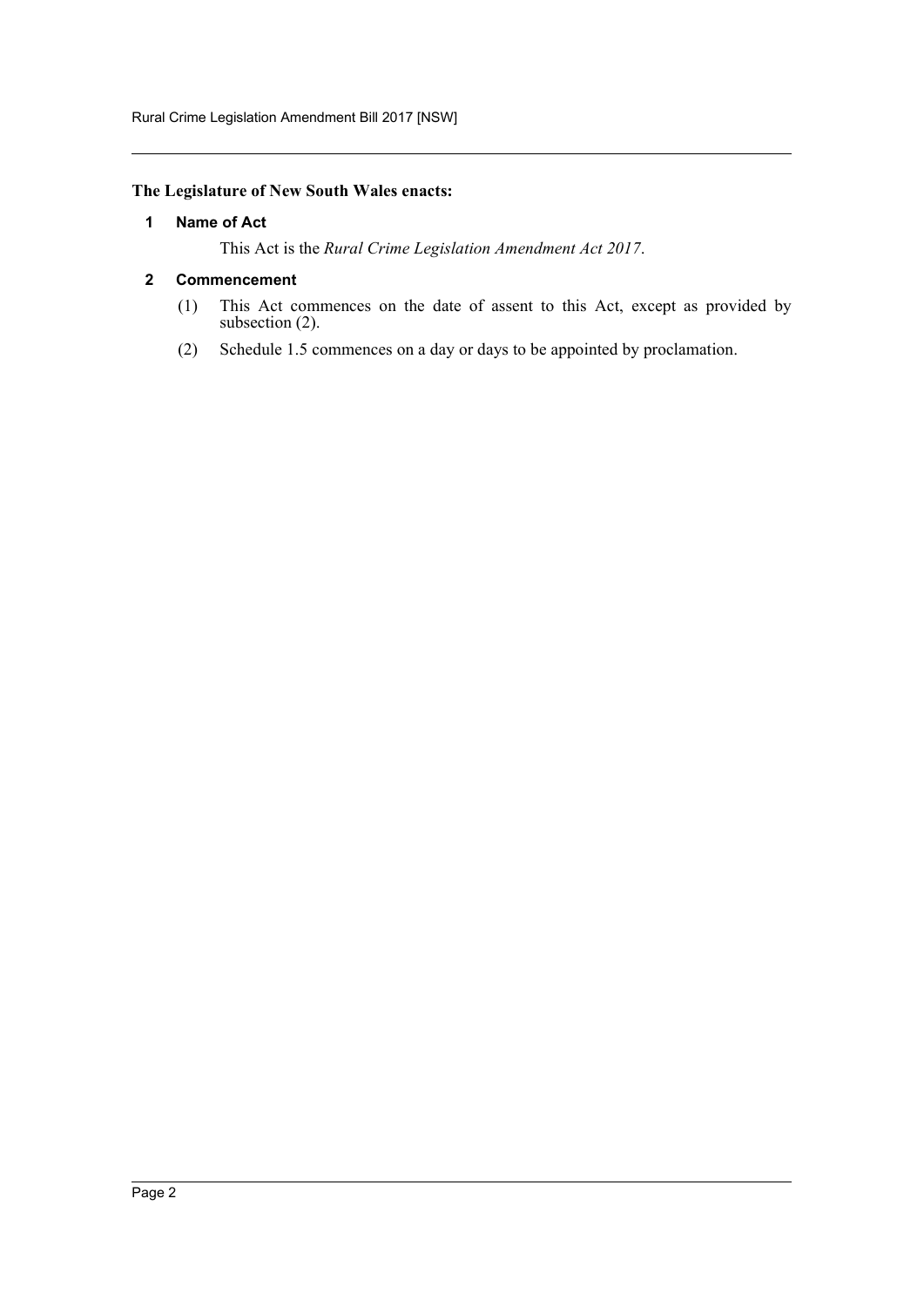## <span id="page-3-0"></span>**Schedule 1 Amendment of Acts**

## **1.1 Animals Act 1977 No 25**

#### **[1] Section 10A Ownership of deer and feral goats**

Insert "or feral goat" after "deer" wherever occurring in section 10A (1)–(3).

#### **[2] Section 10A (4)**

Insert in alphabetical order:

*feral goat* means a living animal of the species *Capra aegagrus hircus* that has become established in the wild, has not been born as a result of a managed breeding program and has not been subject to any animal husbandry procedure or treatment.

### **1.2 Crimes (Sentencing Procedure) Act 1999 No 92**

#### **Section 21A Aggravating, mitigating and other factors in sentencing**

Insert "because of the geographical isolation of the victim" after "disability," in section 21A (2) (l).

### **1.3 Game and Feral Animal Control Act 2002 No 64**

#### **[1] Section 4 Definitions**

Insert after the definition of *inspector*:

**Note.** Section 34 provides that a police officer may exercise the functions of an inspector under this Act, and for that purpose is taken to be an inspector.

#### **[2] Section 44 Power to detain and search vehicles or vessels**

Omit section 44 (2). Insert instead:

- (2) An inspector may, by notice to produce, require a person in charge of the vehicle or vessel to take the vehicle or vessel to a specified place for the purposes of searching the vehicle or vessel if it is not reasonably practicable to carry out the search where the vehicle or vessel is stopped.
- (3) For the purposes of this section, *game hunting offence* includes an offence under section 28J of the *Summary Offences Act 1988* and any such offence that there are reasonable grounds for believing has been, or is to be, committed.

#### **[3] Section 45 Power of seizure**

Insert "(including any search of a vehicle or vessel conducted after a notice to produce was issued under section 44 (2))" after "Division" in section 45 (1).

#### **[4] Section 45 (9)**

Insert after section 45 (8):

(9) For the purposes of this section, *game hunting offence* includes an offence under section 28J of the *Summary Offences Act 1988* and any such offence that there are reasonable grounds for believing has been, or is to be, committed.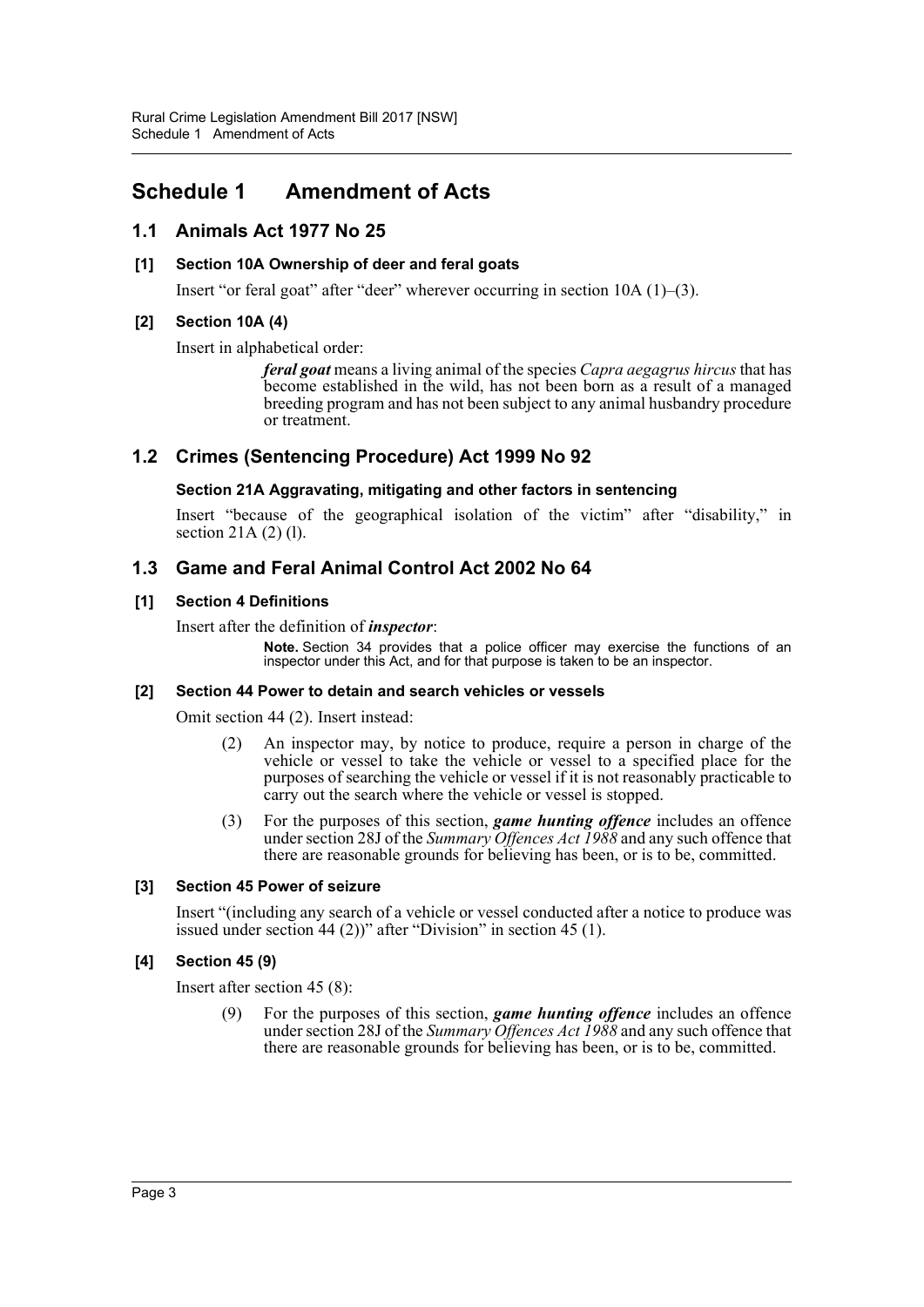## **1.4 Inclosed Lands Protection Act 1901 No 33**

#### **[1] Section 4B Aggravated unlawful entry on inclosed lands**

Insert at the end of section 4B (1) (b):

, or

- (c) introduces or increases a risk of a biosecurity impact (within the meaning of the *Biosecurity Act 2015*) for those inclosed lands, or
- (d) intends to commit on those inclosed lands an offence under any of the following provisions:
	- (i) section 126, 503, 505 or 506 of the *Crimes Act 1900*,
	- (ii) section 16 of the *Game and Feral Animal Control Act 2002*,
	- (iii) section 28J of the *Summary Offences Act 1988*, or
- (e) without reasonable excuse, possesses, places or uses any net, trap, snare, poison, explosive, ammunition, knife, hunting device or hunting equipment, or
- (f) without reasonable excuse, possesses or discharges a firearm (within the meaning of the *Firearms Act 1996*) or a prohibited weapon (within the meaning of the *Weapons Prohibition Act 1998*), or
- (g) is accompanied by a dog of a breed ordinarily used for hunting.

#### **[2] Section 4B (3)**

Insert after section 4B (2):

(3) Proof of reasonable excuse under this section lies on the person charged with the offence.

## **1.5 Law Enforcement (Powers and Responsibilities) Act 2002 No 103**

#### **Part 16B**

Insert after Part 16A:

## **Part 16B Entry onto land to muster stock**

#### **210K Definitions**

In this Part:

*stock* means any of the following:

- (a) camels, dromedaries, alpacas, llamas and vicunas,
- (b) cattle (that is, bulls, cows, oxen, heifers, steers, calves and buffalo),
- (c) deer,
- (d) goats (including bucks, does, wethers and kids),
- (e) horses (that is, horses, mares, geldings, colts, fillies, foals, hinnies, mules, donkeys and asses),
- (f) pigs (including boars, sows, barrows, piglets and suckers),

(g) sheep (including rams, ewes, wethers and lambs).

*stock mustering order*—see section 210L.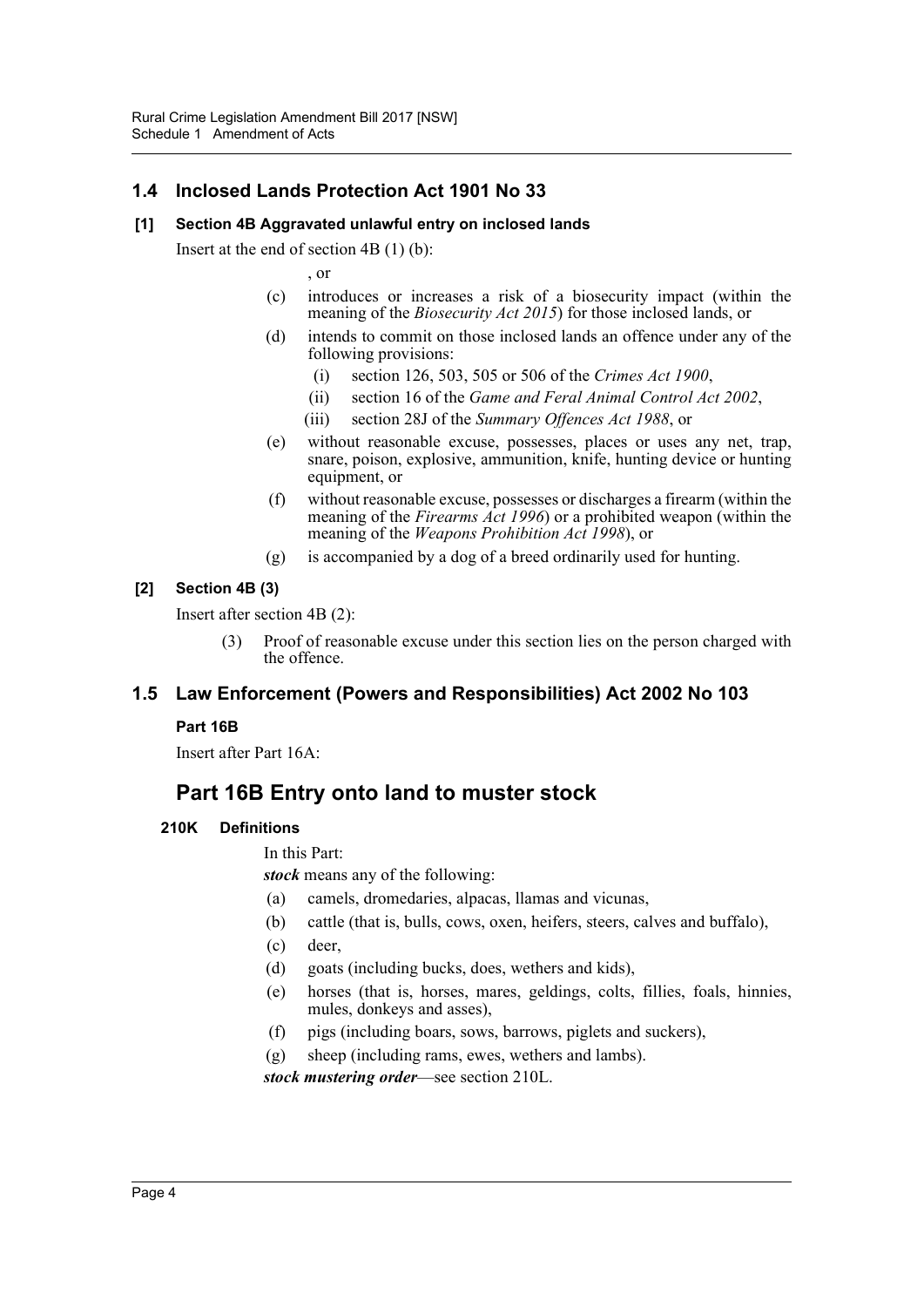#### **210L Stock mustering orders**

- (1) The Local Court may, on application by the owner of stock or a police officer, make an order (a *stock mustering order*) that authorises a person named in the order to do one or more of the following:
	- (a) enter the land specified in the order, including the airspace above the land, to conduct, under the direction and supervision of a police officer, a muster of the stock identified in the order, so as to locate and remove the stock,
	- (b) search for and take possession of stock found at the land that matches the description of the stock identified in the order,
	- (c) draft, cut out, and take any other action necessary to identify and separate the stock from other stock, but only for the purposes of conducting the muster,
	- (d) bring onto the land specified in the order any agent, assistant, horse, dog, vehicle or equipment reasonably necessary for the search, or for the taking possession of stock, that is authorised by the order.
- (2) A stock mustering order is taken to also authorise any police officer to do either or both of the following:
	- (a) enter the land specified in the order, including the airspace above the land, to direct and supervise the muster of the stock identified in the order, so as to locate and remove the stock,
	- (b) bring onto the land any horse, dog, vehicle or equipment that is reasonably necessary for directing and supervising the muster.
- (3) The Local Court is to make a stock mustering order only if satisfied that:
	- (a) the owner of stock or police officer who applied for the order has reasonable grounds for believing that the owner's stock is on land managed or controlled by another person, and
	- (b) either the person managing or controlling the land has unreasonably refused to permit the owner of stock or police officer who applied for the order to enter the land to search for, locate and remove the stock or it is impracticable for the owner of stock or the police officer to obtain such permission.
- (4) A stock mustering order must state:
	- (a) the general grounds on which the order is made, and
	- (b) the period for which it applies.
- (5) Part 4 of the *Local Court Act 2007* applies, subject to any modifications provided for by this Part or by the regulations, to proceedings for a stock mustering order under this Part, as if those provisions were application proceedings against the person managing or controlling the land in relation to which the order is sought.

**Note.** Section 70 of the *Local Court Act 2007* provides for appeals in relation to matters dealt with under Part 4 of that Act.

#### **210M Application for stock mustering order**

- (1) An application for a stock mustering order is to be made by issuing and filing an application notice in accordance with Part 4 of the *Local Court Act 2007*.
- (2) An application for a stock mustering order must specify the grounds for the application, including any belief of the applicant, in the manner prescribed by the regulations.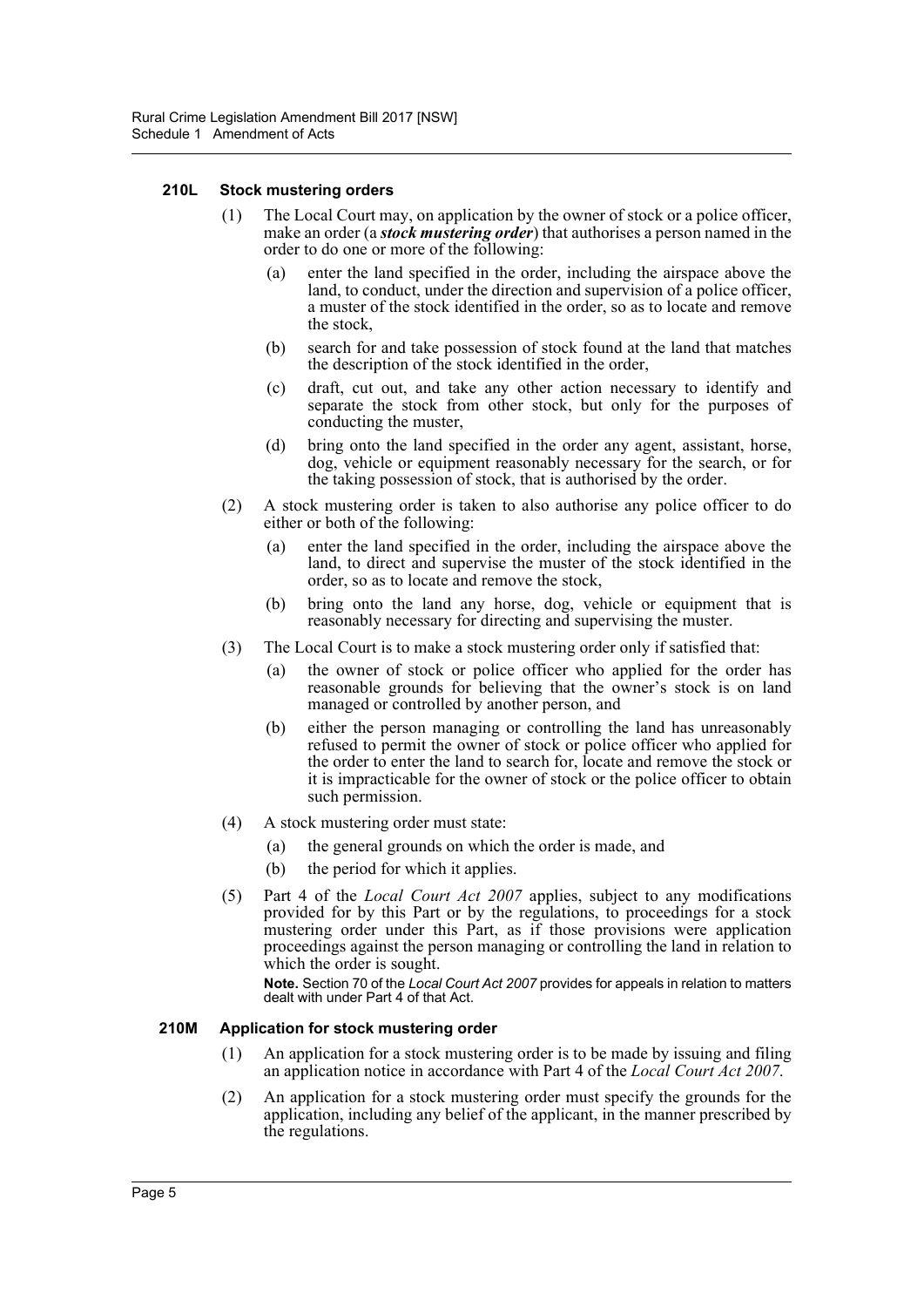- (3) Despite section 49 of that Act, the application notice must be served:
	- (a) personally on the owner of, or person managing or controlling, the land to which the application relates, or
	- (b) if personal service cannot be effected promptly, by causing a copy of the application notice to be affixed to or near at least one of the entrances to the land.
- (4) The application notice must also be served on the police officer in charge of the police station closest to the land to which the application relates, unless the application is made by a police officer.
- (5) The Commissioner is a party to any application for a stock mustering order under this Part and the Commissioner or any police officer may be represented by a legal practitioner at any proceedings for such an order.
- (6) Despite subsection (1), section 51 of the *Local Court Act 2007* does not apply to an application for a stock mustering order.

#### **210N Notice of order required in certain circumstances**

- (1) If the person managing or controlling the land to which a stock mustering order relates did not appear, or was not represented, before the Local Court on the making of the order, the owner of the relevant stock, or the police officer who applied for the order, is to cause a copy of the order to be served:
	- (a) personally on the person managing or controlling the land named in the order, or
	- (b) if personal service cannot be effected promptly, by causing a copy of the order to be affixed to or near at least one of the entrances to the land.
- (2) If no police officer was a party to the proceedings for the stock mustering order, the owner of the relevant stock is to also cause a copy of the order to be served on the police officer in charge of the police station closest to the land to which the notice relates.

#### **210O Entering land to enforce stock mustering order**

- (1) A person authorised by a stock mustering order to enter land may enter the land and do the things that the person is authorised to do by the stock mustering order.
- (2) Before land is first entered under the authority of a stock mustering order, the owner of the relevant stock, or the police officer who applied for the order, must cause a notice to be prepared that:
	- (a) contains a summary of the stock mustering order, and
	- (b) specifies the intention of the person named in the order, or any police officer, to enter, or to authorise entry to, the land to act in accordance with the order on or from a date specified in the order (the *enforcement date*).
- (3) A copy of the notice must be served, not less than 7 days before the enforcement date:
	- (a) personally on the owner of, or person managing or controlling, the land to which the application relates, or
	- (b) if personal service cannot be effected promptly, by causing a copy of the notice to be affixed to or near at least one of the entrances to the land.